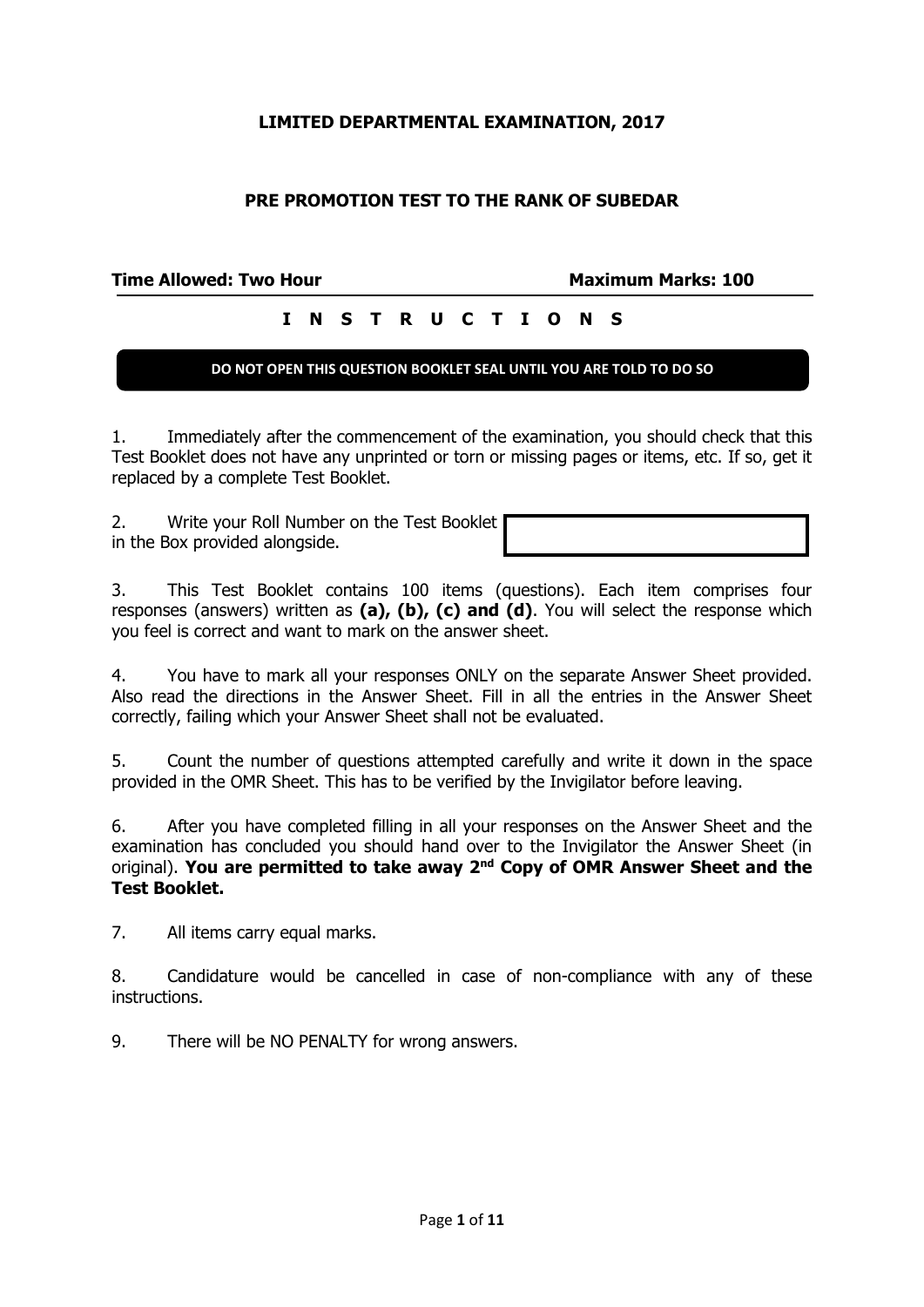## **QUESTION STARTS**

- 1. JMIC may pass a sentence of imprisonment for a term not exceeding
	- a) 5 years
	- b) 3 years
	- c) 1 year
	- d) None of the above
- 2. Under CrPC, every summon issued by a Court shall be in writing, in duplicate and
	- a) Bear the seal of the Court
	- b) Bear the seal of the Court and the concerned Police Station
	- c) Bear the seal of the Police **Station**
	- d) None of the above
- 3. Offences punishable under Chapter VIII of IPC not covered by Sec 106(1)Cr PC are those punishable under
	- a) Sec 142
	- b) Sec 154
	- c) Sec 159
	- d) None of the above
- 4. Under Sec 125 CrPC, maintenance of 'Wife' does not include a woman who has
	- a) Been divorced by her husband and has not remarried
	- b) Has obtained a divorce from her husband but not remarried
	- c) Remarried after mutual separation
	- d) None of the above
- 5. Sec 132 CrPC does not provide protection against prosecution of acts done under Sec 129, 130 and 131 by
	- a) Any Public Leader
	- b) Any Executive Magistrate
	- c) Any Officer of the Armed Forces
	- d) None of the above
- 6. Under Chapter XII of CrPC any Police Officer making an investigation may in writing, require the attendance of any male person
	- a) Above 15 years
	- b) Above 17 years
	- c) Above 21 years
	- d) None of the above
- 7. When investigation cannot be completed within 24 hours, the accused person may be detained in the custody of the police by a competent Judicial Magistrate for a term not exceeding
	- a) 7 days
	- b)  $15$  days
	- c) 21 days
	- d) None of the above
- 8. For the purpose of Sub-Sec (1) under Sec 198 CrPC, no person other than the following shall be deemed to be aggrieved by any offence punishable under Sec 497 or 498 IPC
	- a) Father or Mother of the woman
	- b) Husband of the woman
	- c) Unmarried daughter of the woman
	- d) None of the above
- 9. For Summary trials under Chapter XXI CrPC, sentence for imprisonment shall be for a term not exceeding
	- a) 3 months
	- b) 6 months
	- c) 9 months
	- d) None of the above
- 10.Sec 27 CrPC relates to offences committed by persons who are under the age of
	- a) 16 years
	- b) 18 years
	- c) 21 years
	- d) None of the above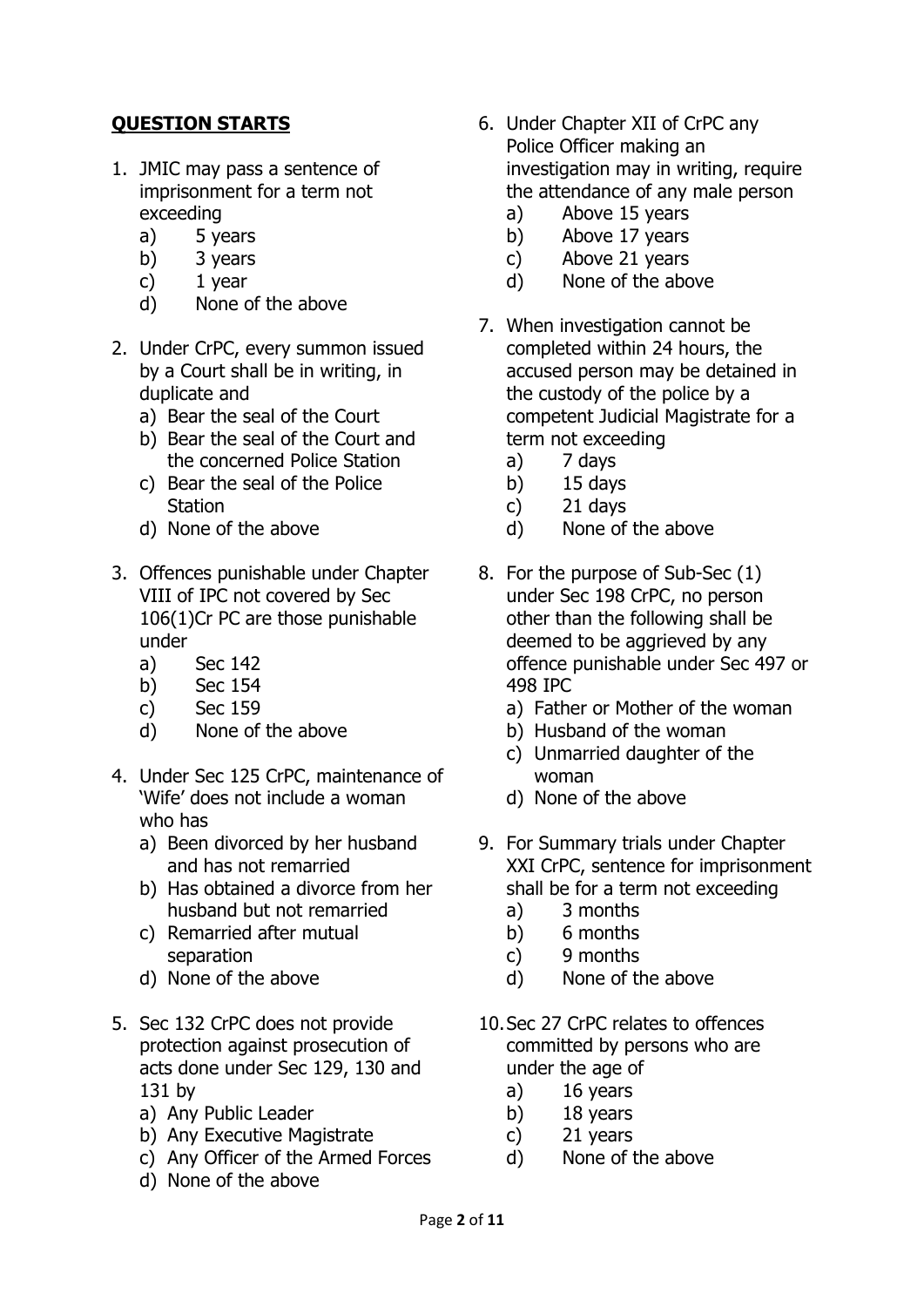- 11. CJM may pass any sentence authorized by Law, of imprisonment for a term not exceeding
	- a) 5 years
	- b) 7 years
	- c) 10 years
	- d) None of the above
- 12. Maintenance Allowance can be claimed by a wife who is
	- a) Living in adultery
	- b) Unable to maintain herself
	- c) Refuses to live with her husband without sufficient reason
	- d) None of the above
- 13. Right of private defense extends to causing death when there is
	- a) Apprehension of grievous hurt
	- b) Apprehension of abduction
	- c) Apprehension of wrongful confinement
	- d) None of the above
- 14.Right of private defense of property does not extend to
	- a) House breaking by night
	- b) Mischief by fire
	- c) Trespass by domestic animals
	- d) None of the above
- 15. Person arrested without warrant not be detained for more than 24 hours i.e from
	- a) Place of arrest to nearest police station
	- b) Place of arrest to Magistrate's court
	- c) Police station to Magistrate's **Court**
	- d) None of the above
- 16. The following is not a common object of the persons composing an unlawful assembly
	- a) To resist the execution of any Law, or any legal process
	- b) To commit criminal trespass
	- c) By show of force to compel to do what he is legally bound to do
	- d) None of the above
- 17. Which is true ?
	- a) An assembly which was not unlawful when it assembled may subsequently become an unlawful assembly
	- b) Whoever even unknowingly joins an unlawful assembly, is said to be a member
	- c) To be an unlawful assembly, some members should be armed with deadly weapons
	- d) None of the above
- 18. Who cannot command an unlawful assembly to disperse ?
	- a) An Executive Magistrate
	- b) Officer in Charge of a Police **Station**
	- c) Local elected representatives
	- d) None of the above
- 19. The expression 'armed forces' used for dispersal of unlawful assembly means
	- a) The military forces and includes any other armed forces of the Union so operating
	- b) The military forces and Air forces operating as land forces and includes any other armed forces of the Union so operating
	- c) The military forces, Air forces and Naval forces operating as land forces and includes any other armed forces of the Union so operating
	- d) None of the above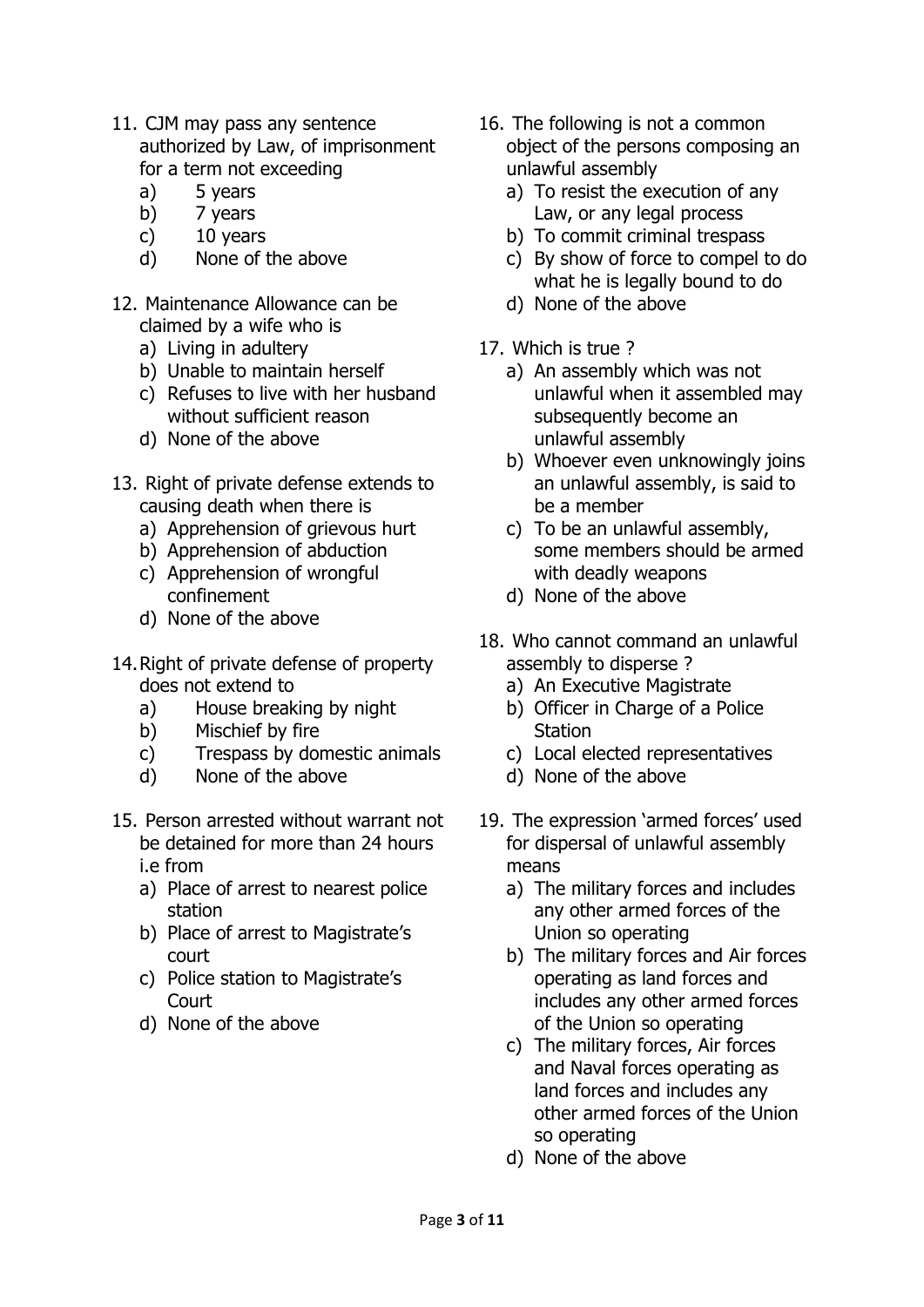- 20. Any Police officer may arrest without warrant, any person
	- a) Who has been proclaimed as an offender either under CrPC or by order of the State Government
	- b) Who commits a cognizable offence
	- c) Against whom a complaint has been made that he has committed a non-cognizable offence
	- d) None of the above
- 21. In default of payment of Compensation for accusation without reasonable cause for any offence triable by a Magistrate, the magistrate may order simple imprisonment for a period not exceeding
	- a) 7 days
	- b) 15 days
	- c) 30 days
	- d) None of the above
- 22.As per the CrPC, when the OC is away, the Officer-in-Charge of a Police Station may be any police officer present in the station, but excludes
	- a) Head Constable
	- b) Constable
	- c) Both Head Constable and Constable
	- d) None of the above
- 23. As per the Arms Act 1959, ammunition means ammunition for any firearm and includes
	- a) Rockets, bombs, fuses and friction tubes
	- b) Charges for firearm & accessories for such charges
	- c) Both (i) & (ii) above
	- d) None of the above
- 24. As per Arms act 1959, at any time no person can posses more than
	- a) 1 licensed firearm
	- b) 2 licensed firearms
	- c) 3 licensed firearms
	- d) None of the above
- 25. Punishment for using prohibited arms and ammunitions in contravention of Sec 7 of Arms Act 1959 shall be fine with imprisonment for a term which shall not be less than
	- a) 3 years but may extend to 5 years
	- b) 5 years but may extend to 7 years
	- c) 7 years but may extend to life
	- d) None of the above
- 26. All offences under Arms Act 1959 are
	- a) Non-cognizable
	- b) Cognizable
	- c) Mostly cognizable but some are non-cognizable
	- d) None of the above
- 27. ' Firearm ' as per the Arms Act 1959 includes
	- a) Carriages for transporting & serving artillery
	- b) Machinery for manufacturing firearms
	- c) Both (i) & (ii) above
	- d) None of the above
- 28. Under Sec 34 of the Police Act 1861 in Manipur, punishment for certain offences on roads etc shall be imprisonment not exceeding 8 days or
	- a) Fine not exceeding Rs 50/-
	- b) Fine not exceeding Rs 100/-
	- c) Fine not exceeding Rs 500/-
	- d) None of the above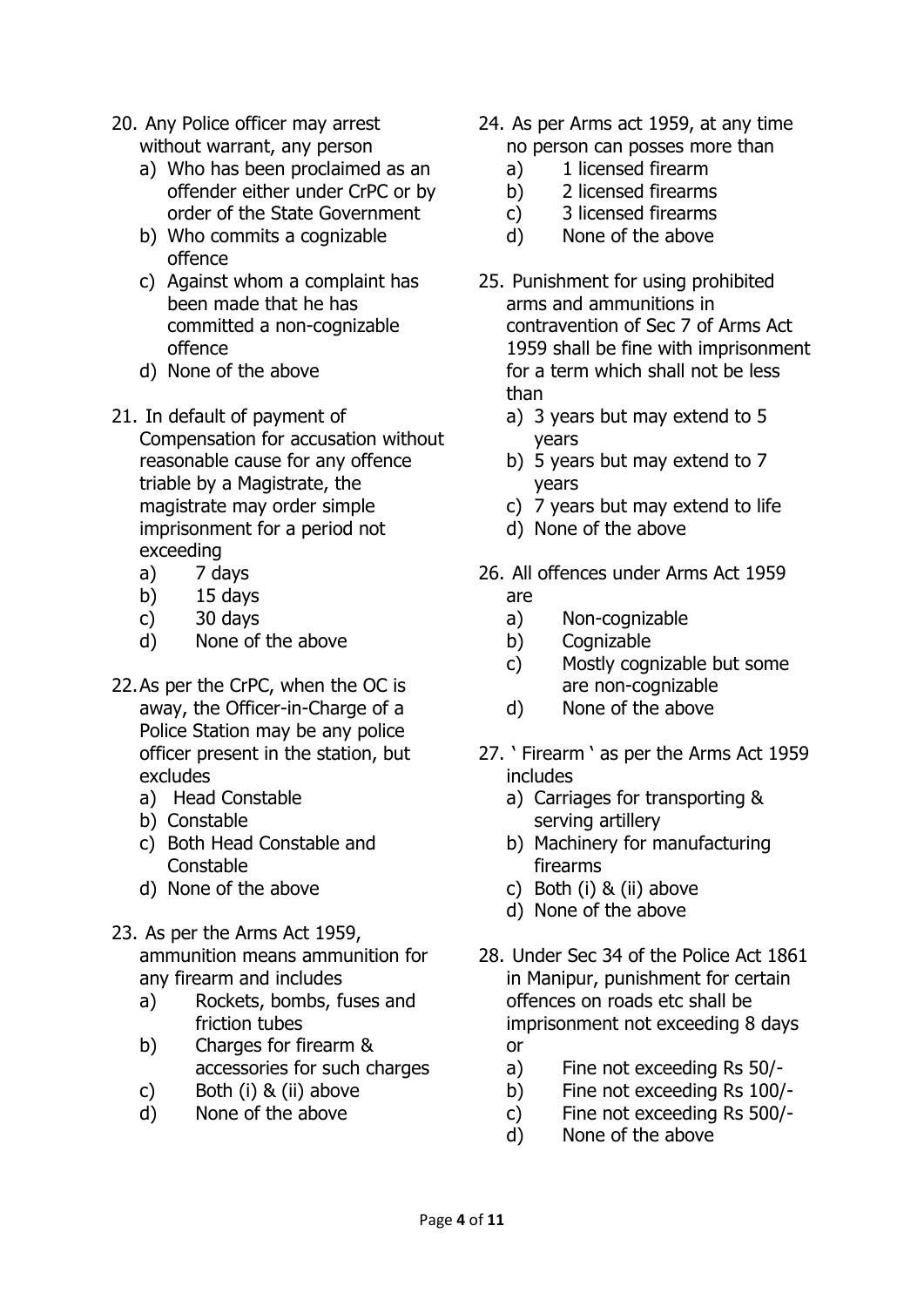- 29. Any person committing an offence punishable under Sec 34 of the Police Act 1861 can be arrested by any police officer not below the rank of
	- a) Dy Superintendent of Police
	- b) Inspector
	- c) Sub-Inspector
	- d) None of the above
- 30. Under RP Act 1951, a person who having held office under the Government(of Union or any State) has been dismissed for corruption or for disloyalty to the State, shall be disqualified from contesting election for a period of
	- a) 3 years
	- b) 5 years
	- c) 10 years
	- d) None of the above
- 31. Under RP Act 1951 a candidate shall either in person or by his proposer deliver to the Returning Officer on the specified date his nomination papers in between
	- a) 9.30 am to 5 pm
	- b) 10.30 am to 4.30 pm
	- c) 11 am to 3 pm
	- d) None of the above
- 32. A person shall not be nominated as a candidate for election to the Legislative Assembly of a State, from more than
	- a) 1 Assembly Constituency in the State
	- b) 2 Assembly Constituencies in the State
	- c) 3 Assembly Constituencies in the State
	- d) None of the above
- 33. A non SC/ST candidate for State Assembly election shall not be deemed to be nominated unless he deposits a sum of
	- a) Rs 5,000/-
	- b) Rs 10,000/-
	- c) Rs 15,000/-
	- d) None of the above
- 34. Muzzle velocity of .303 Rifle is
	- a) 1050 ft/sec
	- b) 1940 ft/sec
	- c) 2440 ft/sec
	- d) None of the above
- 35. Effective range of Insas Rifles is
	- a) 200 m
	- b) 300m
	- c) 400m
	- d) None of the above
- 36. Weight of .38 revolver is
	- a)  $1 lb 11 oz$
	- b) 1 lb 13 oz
	- c) 1lb 17 oz
	- d) None of the above
- 37. Magazine capacity of 9 mm Carbine (Carbine machine 9 mm 1A SAF) is
	- a) 30
	- b) 34
	- c) 36
	- d) None of the above
- 38. Length of Pistol Browning 9 mm HP is approximately
	- a) 190 mm
	- b) 198 mm
	- c) 200 mm
	- d) None of the above
- 39. Normal rate of fire of 7.62 SLR is
	- a) 3 rounds per minute
	- b) 5 round per minute
	- c) 7 round per minute
	- d) None of the above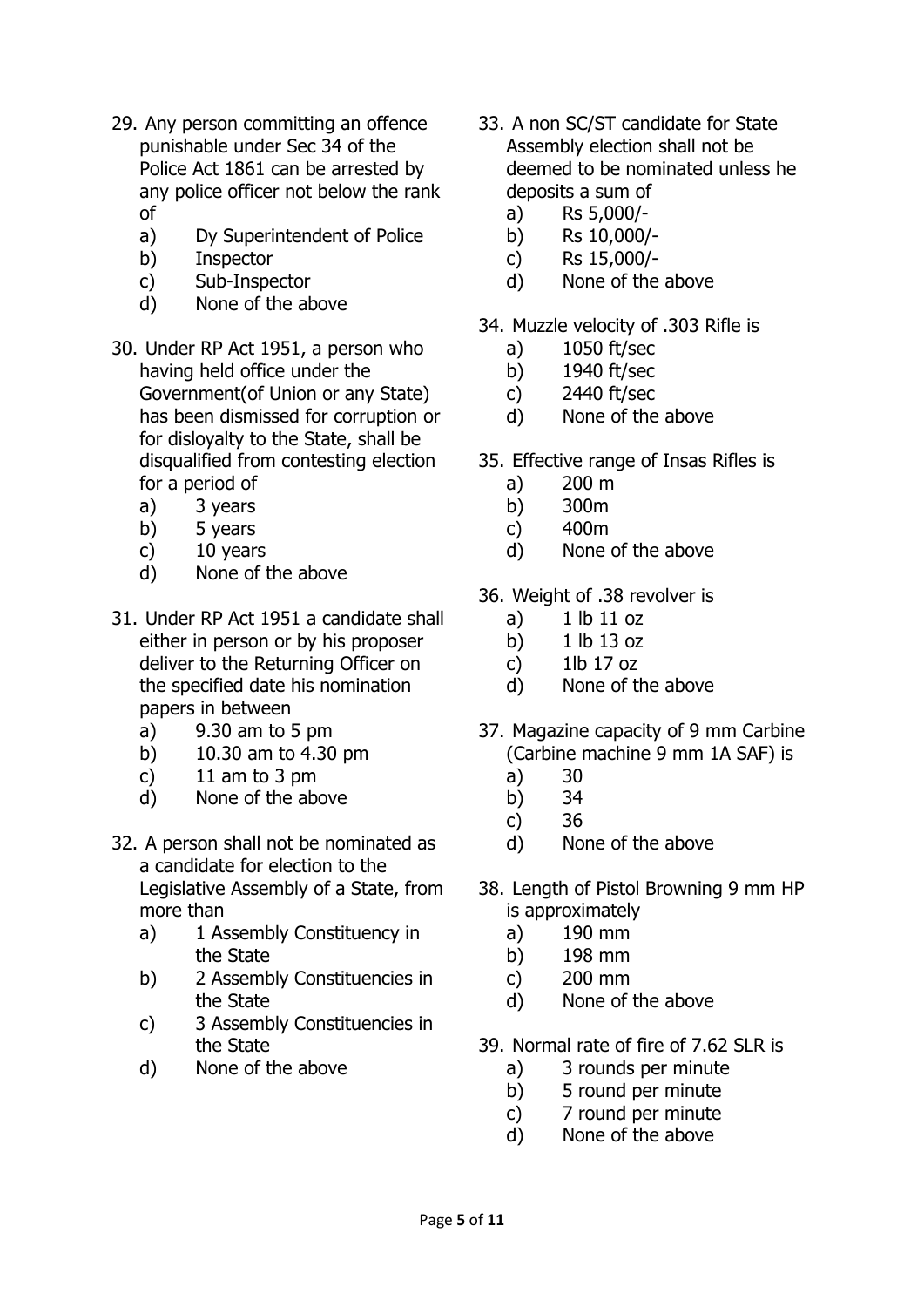- 40. The smallest fighting sub-unit in the Force is
	- a) Section
	- b) Platoon
	- c) Company
	- d) None of the above
- 41. The following is not done during stand-to
	- a) LMGs are laid as the fixed line
	- b) Rifle magazines are not charged but kept near the LMGs
	- c) Grenades are primed and placed in each fire trench
	- d) None of the above
- 42. Reasonable distance for sentry to call 'THAM' for challenging intruder is
	- a) 10-20 yards
	- b) 20-30 yards
	- c) 30-40 yards
	- d) None of the above
- 43. The following is not included in the type of Section Formation
	- a) Single file
	- b) Arrow-Head
	- c) Dagger-Line
	- d) None of the above
- 44. Who is the designated Police PRO presently ?
	- a) DIG(CID)
	- b) SP/CID(SB)
	- c) SP/ NAB
	- d) None of the above
- 45. How many MR & IR Bn are there altogether ?
	- a) 14
	- b) 15
	- c) 16
	- d) None of the above
- 46. Which are the districts under DIG (range-III) ?
	- a) Chandel and Thoubal
	- b) Bishnupur and Churachandpur
	- c) Ukhrul and Imphal East
	- d) None of the above
- 47. Which of the MR/ IR Bns is under DIG (AP-I)
	- a) 2 MR
	- b) 5 MR
	- c) 6 MR
	- d) None of the above
- 48. Which are the Units under ADGP (Int) ?
	- a) CID(SB), CID(S), CID(Tech), CID(CB)
	- b) NAB, SIT, HG
	- c) MTPO, FSL, Vigilance
	- d) None of the above
- 49. Who was the predecessor to the present DGP ?
	- a) A K Parashar
	- b) Shahid Ahmed
	- c) M K Das
	- d) None of the above
- 50. Ideal weapons for recce patrol are
	- a) CQB weapons
	- b) Assaulting weapons
	- c) Covering fire weapons
	- d) None of the above
- 51. Strength of protective patrol is normally
	- a)  $3 4$  men
	- b) 1 section
	- c) 1 platoon
	- d) None of the above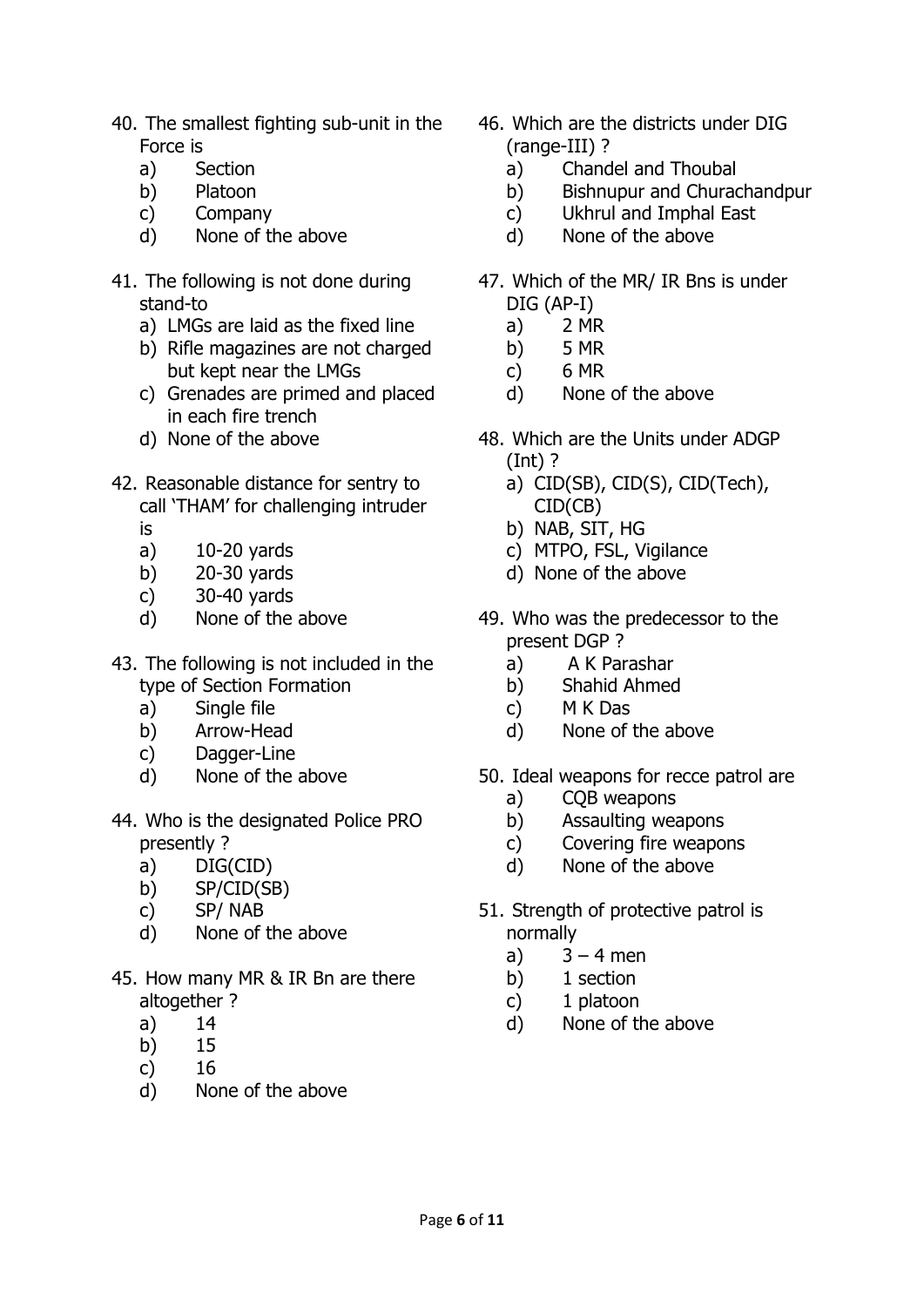- 52. For judging distance by the physical appearance of men at various stages, the human body appears like a bottle but movement of limbs can be seen at
	- a) 4oo yards
	- b) 500 yards
	- c) 600 yards.
	- d) None of the above
- 53. TADA was formulated in the backdrop of terrorist violence in
	- a) Left Wing extremist area
	- b) Punjab
	- c) Manipur & Nagaland
	- d) None of the above
- 54. From 24/5/1987, TADA was to remain in force for a period of
	- a) 8 years
	- b) 10 years
	- c) 15 years
	- d) None of the above
- 55. As per TADA, disruptive activity means any action which
	- a) Ouestions the sovereignty anf territorial integrity of India
	- b) Disrupts the peaceful assembly in a religious place
	- c) Intends to disrupt the due execution of a legal process
	- d) None of the above
- 56. As provided in Sec 15(1) TADA, confession made by a person voluntarily before a police officer not lower in rank than the following, and recorded by such police officer, shall be admissible in the trial of such person
	- a) Inspector
	- b) Dy Superintendent of Police
	- c) Superintendent of Police.
	- d) None of the above
- 57. Police can not record any information about commission of an offence under TADA without the prior approval of the
	- a) District SP
	- b) Concerned Range DIG
	- c) IGP
	- d) None of the above
- 58. No court can take cognizance of any offence under the Act (TADA) without the previous sanction of the
	- a) IGP
	- b) DGP
	- c) Home Minister
	- d) None of the above
- 59. The number of National Highways passing through Manipur is
	- a) 2
	- b) 3
	- c) 4
	- d) None of the above
- 60. The newly created districts of Manipur does not include
	- a) Kamjong district
	- b) Phrezawl district
	- c) Tousem district
	- d) None of the above
- 61. Total number of members in the Council of Minister including Chief Minister in Manipur is
	- a) 12
	- b) 13
	- c) 14
	- d) None of the above
- 62. Presently, the number of Parliamentary Secretaries in Manipur is
	-
	- a) 0 b) 8
	- c) 12
	- d) None of the above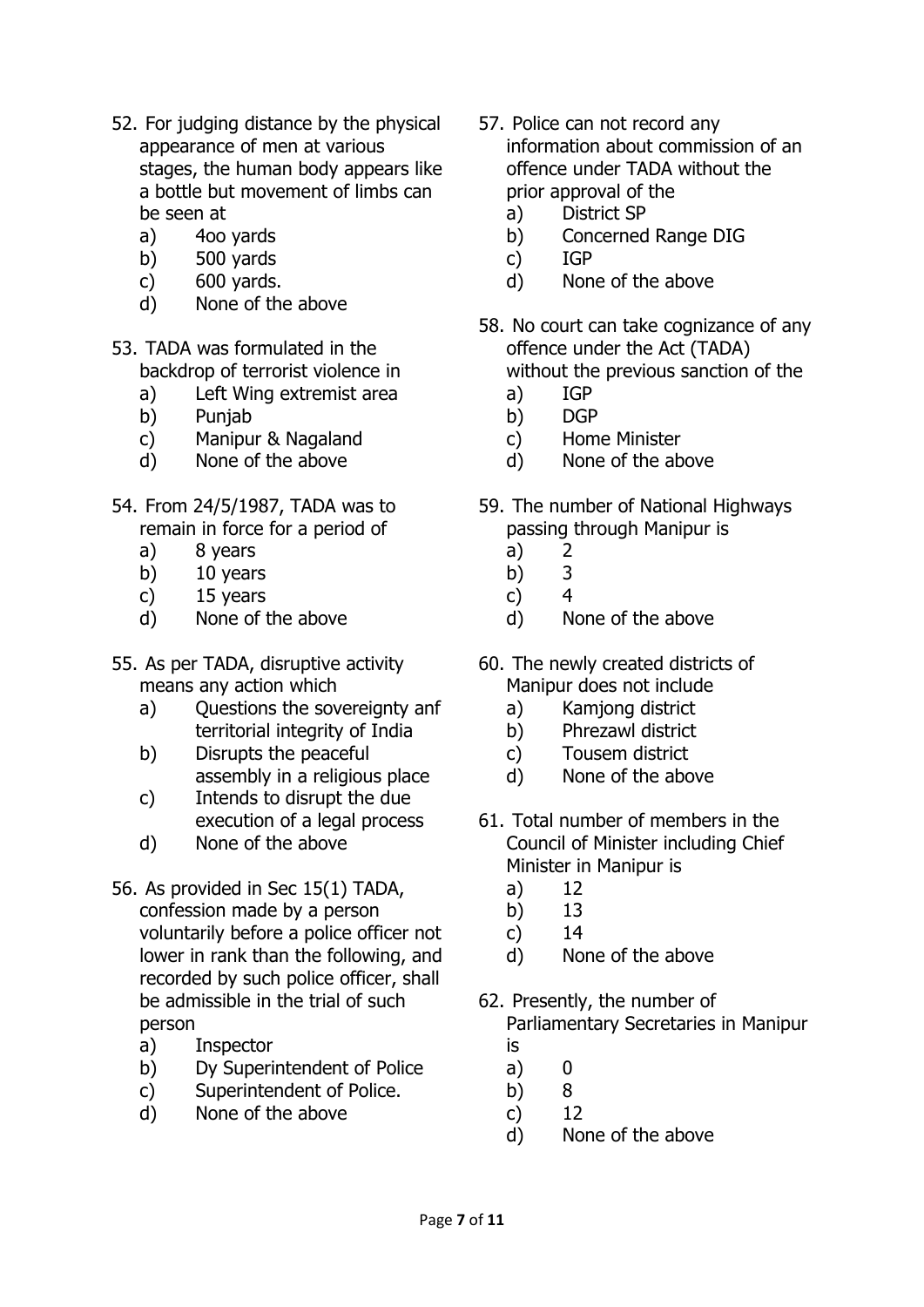- 63. Number of reserved Assembly Constituencies for election of SC candidates in Manipur is
	- a) 1
	- b) 2
	- c) 3
	- d) None of the above
- 64. Number of reserved Assembly Constituencies for election of ST candidates in Manipur is
	- a) 18
	- b) 19
	- c) 20
	- d) None of the above
- 65. The following establishment do not come under the administrative control of Home Department
	- a) Jail
	- b) Vigilance
	- c) Fire Service
	- d) None of the above
- 66. Within a district, as per the Warrant of Precedence (Protocol), the following will get precedence over the others
	- a) Deputy Commissioner
	- b) Army Brigadier
	- c) Adhakshya
	- d) None of the above
- 67. Security protocol for the President and the Prime Minister are laid down in the
	- a) Yellow book
	- b) Blue book
	- c) Red book
	- d) None of the above
- 68. Security Categorizations of Protected Person is
	- a) X, Y, Z
	- b) X, Y, Z, Z+
	- c)  $X, Y, Y_+, Z, Z_+$
	- d) None of the above
- 69. In the carcade, the warning car will be followed by the
	- a) Pilot car
	- b) Technical car(Jammer)
	- c) Escort -1 car
	- d) None of the above
- 70. Nothing is an offence if done by
	- a) A person of unsound mind
	- b) A child of 13 years of age
	- c) An intoxicated person
	- d) None of the above
- 71. AS Checking is done by personnel of
	- a) CID(security)
	- b) CID(SB)
	- c) CID(Tech)
	- d) None of the above
- 72. Raj Bhawan is guarded by
	- a) BSF
	- b) CRPF
	- c) Manipur Police CDOs
	- d) None of the above
- 73. The following is not SPG Protectee
	- a) President
	- b) Prime Minister
	- c) Former Prime Minister
	- d) None of the above
- 74. What will turn into rioting ?
	- a) Affray causing nuisance
	- b) Robbery with criminal trespass
	- c) Unlawful assembly becoming violent
	- d) None of the above
- 75. Which MR Bn is not under DIG(AP-
	- II)
	- a) 2
	- b) 5
	- c) 8
	- d) None of the above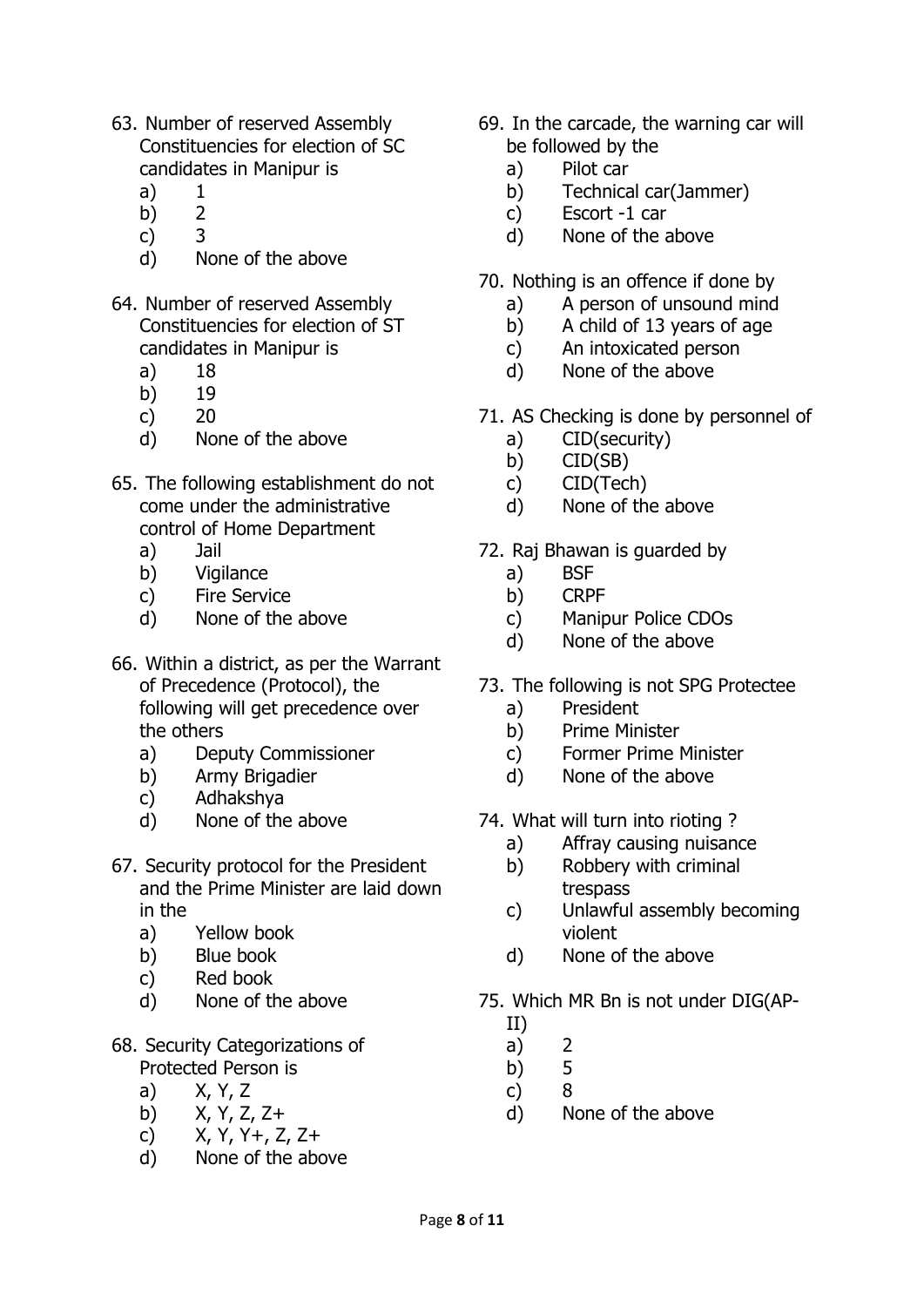- 76. Bn HQ of 8 MR Bn is at
	- a) Khongjaron
	- b) Leikun
	- c) Khabeisoi
	- d) None of the above
- 77. Chandel district is under
	- a) DIG Range-II
	- b) DIG Range-III
	- c) DIG Range IV
	- d) None of the above
- 78. Thoubal district is under
	- a) IGP Zone-I
	- b) IGP Zone-II
	- c) IGP Zone-III
	- d) None of the above
- 79. MR Bns have the following sanctioned posts of Dy CO
	- a) 2
	- b) 3
	- c) 4
	- d) None of the above
- 80. The Chief Security Officer of the Bn HQ & Outposts is the
	- a) Commandant
	- b) Dy CO(Ops)
	- c) Dy CO(Adm)
	- d) None of the above
- 81. Under Sec 125 of RP Act and Sec 153 A of IPC promoting or attempting to promote on ground of religion, race, caste, community or language, feeling of enmity or hatred, between different classes of the citizen of India entails a punishment of
	- a) 1 year imprisonment or fine or both
	- b) 2 years imprisonment or fine or both
	- c) 3 years imprisonment or fine or both
	- d) None of the above
- 82. Under Sec 127 of the RP Act, acting or inciting others to act in disorderly manner at a public meeting, for the purpose of disturbing the meeting entails a punishment of
	- a) 3 months imprisonment or fine or both
	- b) 6 months imprisonment or fine or both
	- c) 1 year imprisonment or fine or both
	- d) None of the above
- 83. Under Sec 134 A of the RP Act, any person in the service of the Government acting as an election agent or a polling agent or a counting agent of a candidate at an election can be punished with
	- a) 1 month imprisonment or fine or both
	- b) 3 months imprisonment or fine or both
	- c) 6 months imprisonment or fine or both
	- d) None of the above
- 84. Under Sec134 B of the RP Act, unauthorized persons coming armed to the polling station entails a punishment of
	- a) 6 months imprisonment or fine or both
	- b) 1 year imprisonment or fine or both
	- c) 2 years imprisonment or fine or both
	- d) None of the above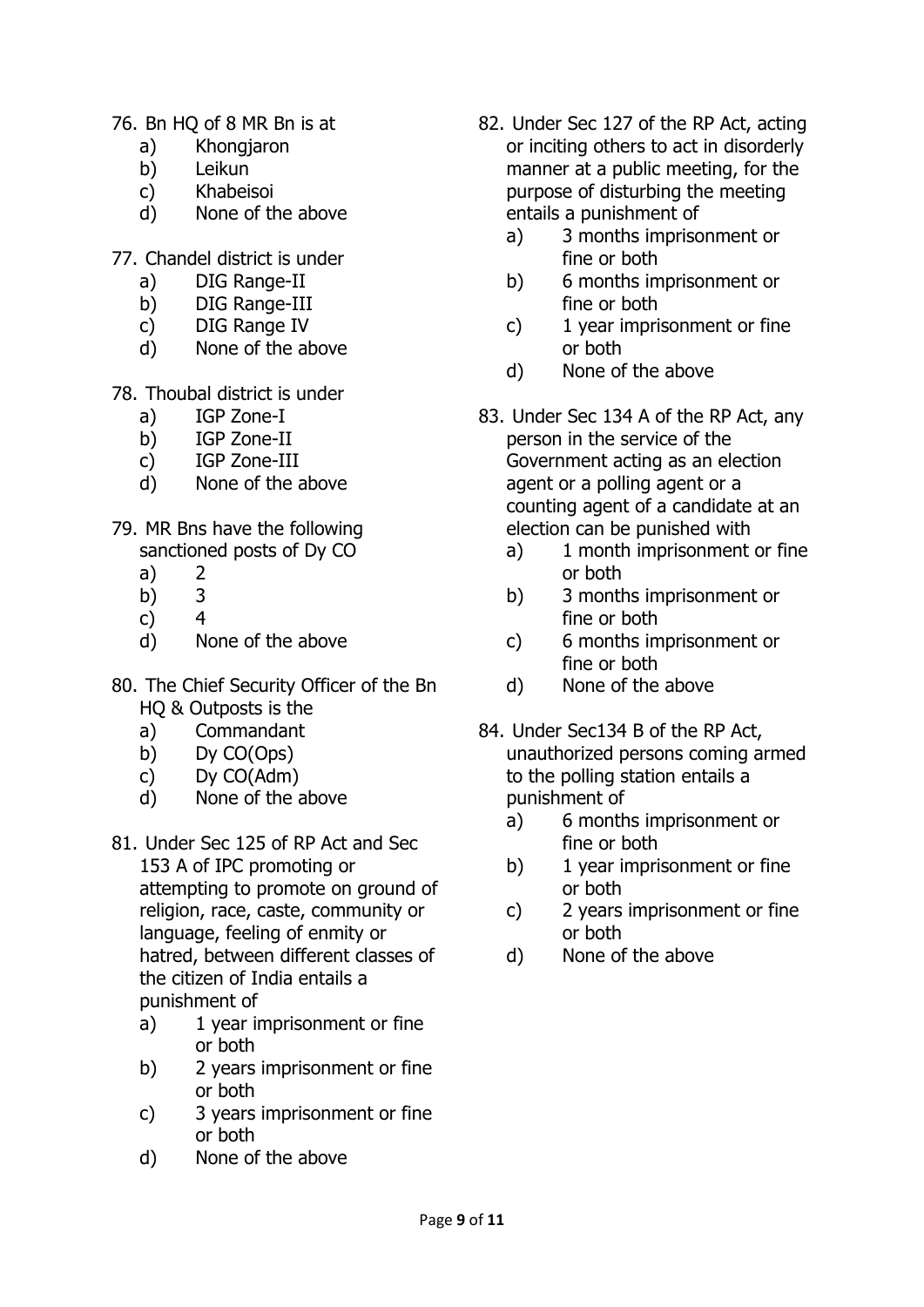- 85. Under Sec 127 A of the RP Act, whoever prints or publishes any election pamphlets, poster, handbills or placards which do not bear on its face the name and the address of the printer and the publisher commits an offence punishable by
	- a) 3 months imprisonment or fine or both
	- b) 6 months imprisonment or fine or both
	- c) 1 year imprisonment or fine or both
	- d) None of the above
- 86. Under Sec 171 D/ 171 F of the IPC, impersonation at election is an offence punishable with
	- a) 3 months imprisonment or fine or both
	- b) 6 months imprisonment or fine or both
	- c) 1 year imprisonment or fine or both
	- d) None of the above
- 87. Model Code of Conduct in election comes into force with effect from
	- a) Date of announcement of the election
	- b) Date of publication of the notification in the official gazette
	- c) Date of filing of nomination paper
	- d) None of the above
- 88. DDO code of the Units of the Police Department is issued by the
	- a) Home Department
	- b) Finance Department
	- c) Department of Personnel
	- d) None of the above
- 89. Security inside the Manipur legislative Assembly building is taken care of by
	- a) Assembly Secretariat marshalls
	- b) Unarmed Civil police
	- c) Plainclothes police personnel of IW
	- d) None of the above
- 90. Security of Manipur Legislative Assembly complex is provided by
	- a) CRPF
	- b) BSF
	- c) AR
	- d) None of the above
- 91. In Manipur, financial sanction for an amount of Rs 5.00 Lakhs and above can be signed by the
	- a) Joint Secretary
	- b) Secretary
	- c) Both (i) & (ii) above
	- d) None of the above
- 92. Jail Department is presently headed by
	- a) IGP (Prisons)
	- b) ADGP (Prisons)
	- c) DGP (prisons)
	- d) None of the above
- 93. Council of Higher Secondary Education, Manipur conducts examinations for
	- a) Class X
	- b) Class XII
	- c) Both (i) & (ii) above
	- d) None of the above
- 94. The Chief Secretary, Manipur is also the
	- a) Chief Vigilance Commissioner, Manipur
	- b) Chief Information Commissioner, Manipur
	- c) Chief Infrastructure Development Commissioner, Manipur
	- d) None of the above